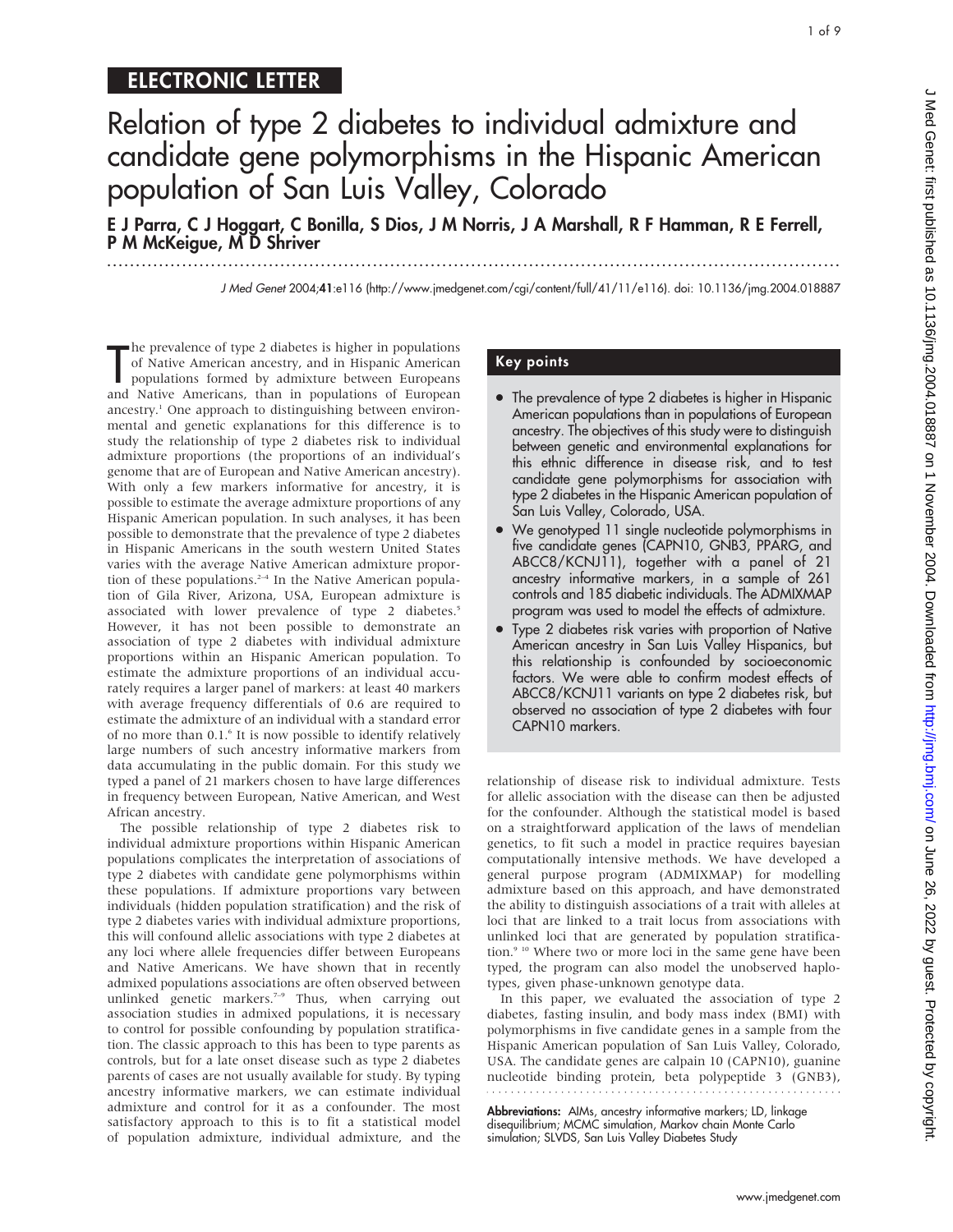peroxisome proliferative activated receptor, gamma (PPARG), ATP binding cassette, subfamily C, member 8 (ABCC8), and potassium inwardly rectifying channel, subfamily J, member 11 (KCNJ11). We analysed four markers within the CAPN10 gene (UCSNP 19, 43, 44, and 63 polymorphisms), one marker within the GNB3 gene (C825T polymorphism), two markers within the PPARG gene (Pro12Ala and exon 6  $C \rightarrow T$  polymorphisms), and four markers located within the ABCC8 (SUR1) and KCNJ11 genes, which are closely linked on chromosome 11 (ABCC8 exon 16 splice acceptor site, ABCC8 exon 31  $G \rightarrow A$  polymorphism, ABCC8 exon 33  $G \rightarrow T$  polymorphism, and KCNJ11-E32K polymorphism). In previous studies, associations of type 2 diabetes or related traits such as obesity and insulin resistance have been detected with these polymorphisms, or other sites in the same genes. However, with the exception of CAPN10, there have been few studies of these associations in Hispanic American populations.

## **METHODS**

### **Populations**

The study sample was selected from participants of the San Luis Valley Diabetes Study (SLVDS), a geographically based study of the natural history, incidence, and risk factors for type 2 diabetes conducted in the counties of Alamosa and Conejos in southern Colorado. These counties are 43.6% Hispanic American. Informed consent from all participants and approval by the Institutional Review Board of the University of Colorado were obtained prior to data collection. Additional approval of this work was obtained through the Penn State University Institutional Review Board (ORC# 00M0453). The procedure for selecting the SLVDS study subjects has been described in detail by Hamman et al.<sup>11</sup> In summary, persons with type 2 diabetes in the study area were identified through all health care facilities and through advertisement in local newspapers, presentations to local organisations, and local radio programs. Eligible subjects with a medical diagnosis of type 2 diabetes were 20–75 years of age, residents of the study area, mentally competent, and spoke either Spanish or English. The baseline data collection clinic (1984–1988) was attended by 82% of eligible subjects  $(n = 440)$ . Controls were selected using a two stage sampling method. First, 57% of all occupied structures in the two county area were sampled and enumerated. Enumerated persons 20–75 years of age were the sampling frame for the second stage of control selection where subjects were randomly selected within age, sex, ethnic group, and county strata to match the age and sex distribution of persons with type 2 diabetes. Some  $67\%$  of eligible controls  $(n = 1351)$ attended the baseline clinic. The total sample described above comprised unrelated individuals of Hispanic ancestry and English or Anglo ancestry. We have focused our analyses only on the persons who identified as Hispanic (Mexican, Mexican American or Chicano, Spanish/Hispanic). The SLVDS Hispanic sample included 185 individuals with a history of diabetes confirmed by oral glucose tolerance test and 261 controls with confirmed normal glucose tolerance. A total of 128 participants reported their ethnicity (based on the 1980 US census question) as Mexican, Mexican American, or Chicano, and 318 as other Spanish/Hispanic. Data on other relevant phenotypes, such as fasting insulin and BMI, were also collected in the SLVDS. Data on household income and years of education were used to assess socioeconomic status. Age at baseline visit ranged between 21 and 75 years old. Given the relatively young age of some of the subjects, it was expected that some of the control subjects would develop type 2 diabetes as they grew older. As such our analysis is conservative with respect to testing for associations with

|                          | <b>SLVDS</b> cases | <b>SLVD</b> controls |
|--------------------------|--------------------|----------------------|
| n                        | 185                | 261                  |
| Males                    | 70                 | 123                  |
| Females                  | 115                | 138                  |
| Age at baseline visit    |                    |                      |
| Mean                     | 57.14              | 52.54                |
| <b>SD</b>                | 10.85              | 12.59                |
| Minimum/maximum          | 26/74              | 21/75                |
| <b>BMI</b>               |                    |                      |
| Mean                     | 29.32              | 26.17                |
| <b>SD</b>                | 4.95               | 4.44                 |
| Minimum/maximum          | 17.23/48.38        | 15.84/40.03          |
| Fasting insulin (mU/l)   |                    |                      |
| Mean                     | 22.82              | 13.46                |
| <b>SD</b>                | 12.51              | 7.15                 |
| Minimum/maximum          | 7/69               | 3/44                 |
| Income*                  |                    |                      |
| Mean                     | 3.59               | 4.68                 |
| <b>SD</b>                | 2.36               | 2.38                 |
| Minimum/maximum          | 1/9                | 1/10                 |
| <b>Education</b> (years) |                    |                      |
| Mean                     | 9.47               | 10.81                |
| <b>SD</b>                | 3.45               | 3.75                 |
| Minimum/maximum          | 0/17               | 0/17                 |

either ancestry or locus specific tests. Table 1 summarises the characteristics of this Hispanic sample from San Luis Valley.

Allele frequencies in unadmixed Europeans were estimated from samples from Spain, Germany, Ireland, and Britain. Allele frequencies in unadmixed Native Americans were estimated from Mayans and from populations in the south western United States (Pima, Cheyenne, and Pueblo). Allele frequencies in West Africans were estimated from samples from Nigeria, Sierra Leone, and Central African Republic. More information on these unadmixed samples is available in dbSNP (http://www.ncbi.nlm.nih.gov/SNP/index.html), under the submitter handle PSU-ANTH.

#### Genetic analysis

We typed 11 polymorphisms within five candidate genes. The description of the markers in each gene, the primer sequences, and the PCR conditions are given in table 2. The sequence surrounding the polymorphisms of the Calpain-10 gene was kindly provided to us by Dr Nancy Cox. The polymorphism of UCSNP-19 is based on a difference of 32 bp between the two alternative alleles, and this marker was genotyped using conventional agarose electrophoresis. The characterisation of the remaining polymorphisms was based on the presence/absence of a restriction site. In some cases, due to the absence of a natural restriction site, primer sequences were modified to create a restriction site polymorphism (table 2). After initial denaturation for 5 min at 94°C, DNA samples were amplified at the denaturation/ annealing/extension temperatures specified for each marker, followed by a final extension for 5 min at 72˚C. After PCR, these markers were digested using the appropriate restriction enzyme, following the recommendations of the supplier. For details of the restriction enzymes used, see table 2. After digestion, genotypes were characterised by means of conventional agarose electrophoresis (SNP 43, SNP 44, and SNP 63), or alternatively, by melting curve analysis. Details of the melting curve analysis method employed have been described in a previous manuscript.<sup>12</sup> For a subset of the samples, genotypes were characterised using both the McSNP method and conventional agarose electrophoresis, with consistent results.

A panel of 21 ancestry informative markers (AIMs) was also genotyped in the San Luis Valley sample. These markers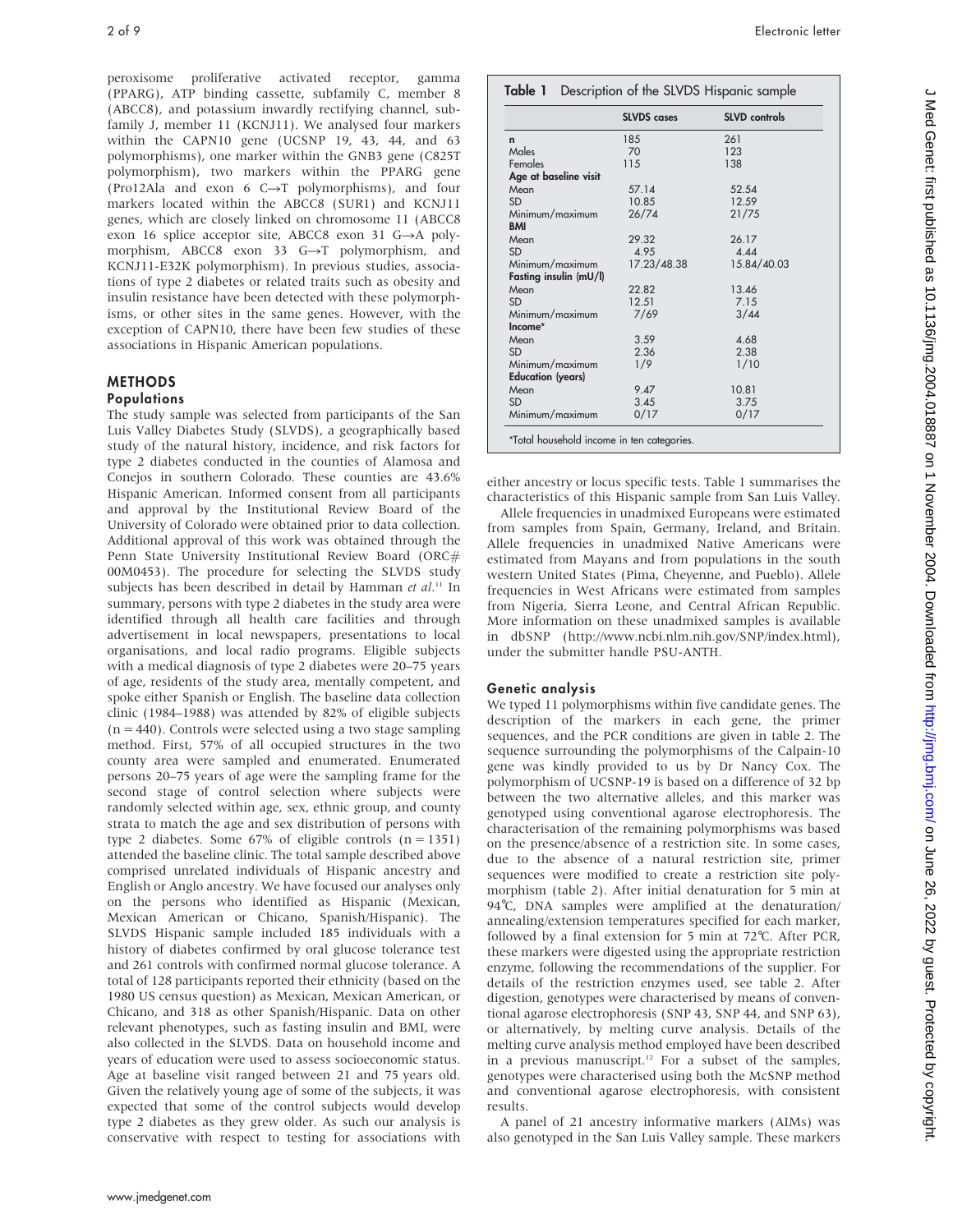Electronic letter 3 of 9

| <b>Markers</b>        | Variation         | 5'-3' Forward/reverse primers | PCR (35 cycles)     | $MgCl2$ (mM) | <b>Enzyme</b>       |
|-----------------------|-------------------|-------------------------------|---------------------|--------------|---------------------|
| CAPN10                |                   |                               |                     |              |                     |
| UCSNP-19              | 2 or 3 repeats of | F-GTTTGGTTCTCTTCAGCGTGGAG     | $94^{\circ}$ C 30 s | 1.5          |                     |
| (Nancy Cox:           | a 32 bp unit      | R-ATGAACCCTGGCAGGGTCTAAG      | 60°C 40 s           |              |                     |
| pers. comm.)          |                   |                               | 72℃ 40 s            |              |                     |
| UCSNP-43              | $G \rightarrow A$ | F-CACGCTTGCTGTGAAGTAATGC      | $94^{\circ}$ C 45 s | 1.5          | Nsl                 |
| (Nancy Cox:           |                   | R-CTCTGATTCCCATGGTCTGTAG      | 55℃ 45 s            |              |                     |
| pers. comm.)          |                   |                               | 72℃ 60 s            |              |                     |
| UCSNP-44              | $C \rightarrow T$ | F-CAGGGCGCTCACGCTTGCCG        | 94°C 45 s           | 2.0          | <b>BsfUI</b>        |
| (Nancy Cox:           |                   | R-TCCTCACCAAGTCAAGGCTTA       | $61^{\circ}$ C 45 s |              |                     |
| pers. comm.)          |                   |                               | 72°C 45 s           |              |                     |
| UCSNP-63              | $C \rightarrow T$ | F-AGGGCCTGACGGGGGTGGCG        | 94°C 60 s           | 3.0          | Hhal                |
| (Nancy Cox:           |                   | R-AGCACTCCCAGCTCCTGATC        | 66.5°C 60 s         |              |                     |
| pers. comm.)          |                   |                               | 72°C 60 s           |              |                     |
| GNB <sub>3</sub>      |                   |                               |                     |              |                     |
| <b>GNB3-C825T</b>     | $C\rightarrow T$  | F-CATCATCTGCGGCATCAC          | 94°C 30 s           | 1.5          | BseDI               |
| NCBI rs5443           |                   | R-AATAGTAGGCGGCCACTGAG        | 58°C 30 s           |              |                     |
|                       |                   |                               | 72℃ 30 s            |              |                     |
| <b>PPARG</b>          |                   |                               |                     |              |                     |
| PPARG-Pro12Ala        | $G\rightarrow C$  | F-CAAACCCCTATTCCATGCTG        | 94°C 30 s           | 2.5          | Hpall               |
| <b>NCBI rs1801282</b> |                   | R-AGTGAAGGAATCGCTTTCCG        | 58°C 30 s           |              |                     |
|                       |                   |                               | 72℃ 30 s            |              |                     |
| PPARG-E6              | $C \rightarrow T$ | F-CTCAGACAGATTGTCACGGAAC      | 94°C 30 s           | 1.5          | $N$ <sub>alll</sub> |
| <b>NCBI rs3856806</b> |                   | R-TTCTTGATCACCTGCAGTAGC       | 60°C 30 s           |              |                     |
|                       |                   |                               | 72℃ 30 s            |              |                     |
| ABCC8 (SUR1)          |                   |                               |                     |              |                     |
| ABCC8-E16 splice      | $C \rightarrow T$ | F-GTAATGGTTGTTCAGACTCC        | 94°C 30 s           | 2.5          | P <sub>sf</sub>     |
| acceptor site         |                   |                               |                     |              |                     |
| <b>NCBI rs1799854</b> |                   | R-CTAGAAGGAGCGAGGACT          | 57°C 30 s           |              |                     |
|                       |                   |                               | 72℃ 30 s            |              |                     |
| ABCC8-E31             | $G \rightarrow A$ | F-GGAGTACATCGGTGCATGTG        | 94°C 30 s           | 1.5          | Bsl                 |
| <b>NCBI rs4148643</b> |                   | R-CCATTAGGGGGTAGGTAAGG        | 56°C 30 s           |              |                     |
|                       |                   |                               | 72℃ 30 s            |              |                     |
| ABCC8-E33             | $G \rightarrow T$ | F-GCTACGACAGCTCCCTGAAG        | $94^{\circ}$ C 30 s | 2.0          | Mwol                |
| <b>NCBI rs757110</b>  |                   | R-CCCGTGCTCTGACCTTCT          | 58°C 30 s           |              |                     |
|                       |                   |                               | 72℃ 30 s            |              |                     |
| KCNJ11                |                   |                               |                     |              |                     |
| <b>KCNJ11-E23K</b>    | $G \rightarrow A$ | F-ATCATCCCCGAGGAATACG         | 94°C 30 s           | 2.5          | Banll               |
| NCBI rs5219           |                   | R-GCCTTTCTTGGACACAAGGC        | 58°C 30 s           |              |                     |
|                       |                   |                               | 72℃ 30 s            |              |                     |

show large differences in frequency between the parental populations (mainly European and Native American), and were used to control for the presence of genetic structure due to admixture. The panel of AIMs includes an Alu insertion

polymorphism (PV92), four short insertion–deletion polymorphisms (MID-575, MID-52, MID-161, and MID-93), and 16 single nucleotide polymorphisms (SNPs). Relevant information about these markers is provided in table 3. We have

| Marker*           | <b>NCBI</b> rs | Chromosomal<br>location | European | <b>Native</b><br>American | African |
|-------------------|----------------|-------------------------|----------|---------------------------|---------|
| MID-575           | rs140864       | 1p34.3                  | 0.584    | 0.007                     | 0.124   |
| FY-null           | rs2814778      | 1q23.2                  | 0.993    | 1.000                     | 0.001   |
| F13B              | rs6003         | 1q31.3                  | 0.104    | 0.018                     | 0.704   |
| TSC1102055        | rs2065160      | 1q32.1                  | 0.921    | 0.137                     | 0.487   |
| WI-11153          | rs17203        | 3p12.3                  | 0.172    | 0.819                     | 0.785   |
| <b>MID-52</b>     | rs16344        | 4q24                    | 0.082    | 0.763                     | 0.263   |
| SGC30610          | rs3309         | 5q11.2                  | 0.300    | 0.699                     | 0.401   |
| WI-17163          | rs3340         | 5q33.2                  | 0.197    | 0.690                     | 0.054   |
| WI-4019           | rs2161         | 7q22.1                  | 0.295    | 0.618                     | 0.430   |
| WI-11909          | rs2695         | 9q21.31                 | 0.845    | 0.181                     | 0.805   |
| D11S429           | rs594689       | 11q13.1                 | 0.440    | 0.119                     | 0.087   |
| <b>TYR</b>        | rs1042602      | 11q14.3                 | 0.485    | 0.034                     | 0.005   |
| DRD2 "Tagd"       | rs1800498      | 11q23.2                 | 0.630    | 0.045                     | 0.135   |
| DRD2 "Bcl I"      | rs1079598      | 11q23.2                 | 0.135    | 0.665                     | 0.063   |
| WI-14319          | rs2862         | 15q14                   | 0.142    | 0.716                     | 0.386   |
| CYP <sub>19</sub> | rs4646         | 15q21.2                 | 0.287    | 0.741                     | 0.332   |
| <b>PV92</b>       | rs3138523      | 16q23.3                 | 0.171    | 0.792                     | 0.225   |
| WI-7423           | rs2816         | 17p13.1                 | 0.517    | 0.058                     | 0.000   |
| <b>CKM</b>        | rs4884         | 19q13.32                | 0.257    | 0.904                     | 0.164   |
| MID-161           | rs16440        | 20q11.22                | 0.508    | 0.109                     | 0.637   |
| <b>MID-93</b>     | rs16383        | 22q13.2                 | 0.082    | 0.763                     | 0.263   |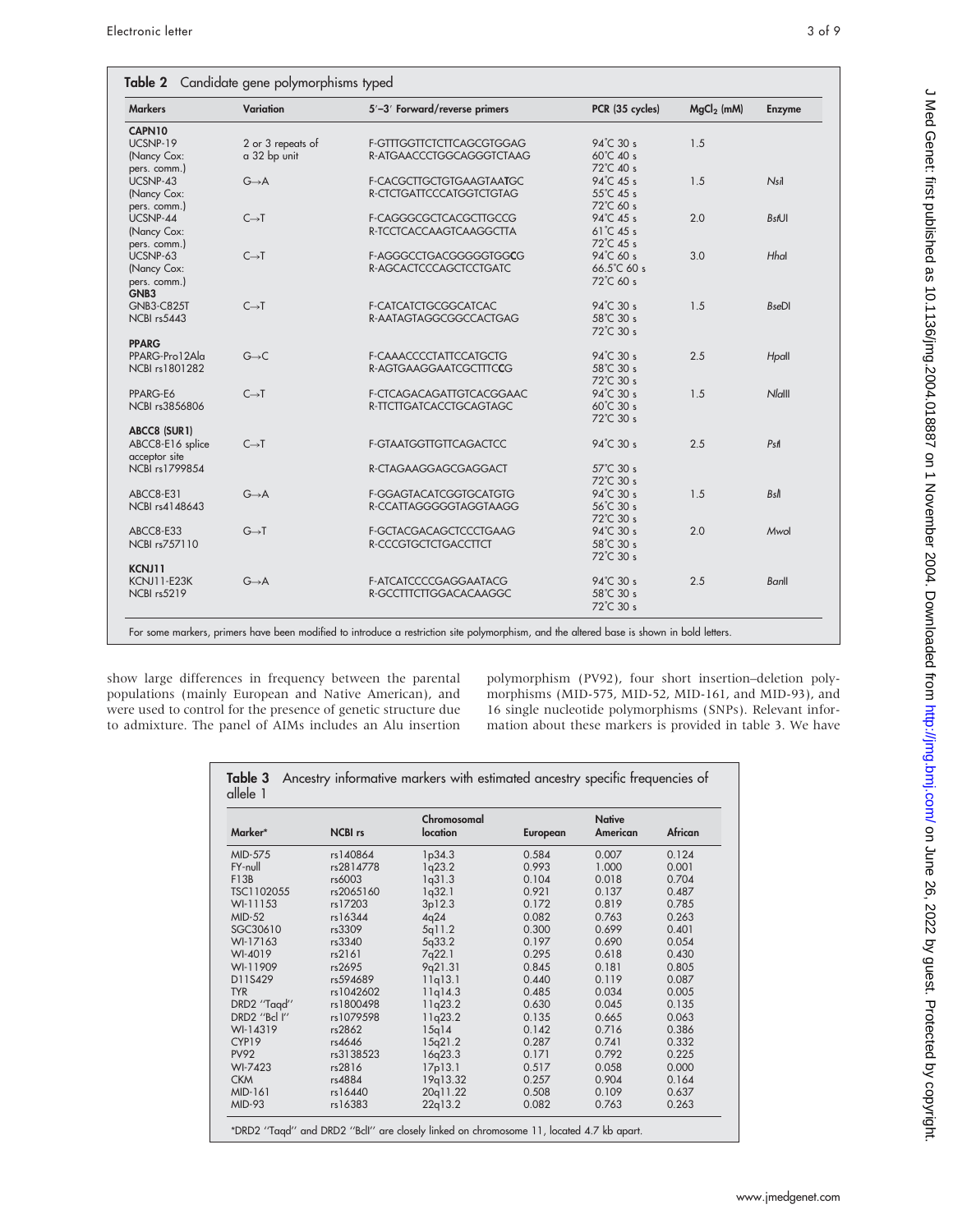reported in a recent manuscript the allele frequencies of these 21 AIMs in the sample from San Luis Valley and also in samples of the relevant parental populations.<sup>13</sup>

#### Statistical analysis

To test for association of the markers located within the type 2 diabetes candidate genes with the traits under study, we used the program ADMIXMAP<sup>10</sup> (available at http:// www.lshtm.ac.uk/eu/genetics/index.html#admix). This is a general purpose program for modelling population admixture with genotype and phenotype data, based on a combination of bayesian and classical methods. As we have described the statistical methods used in this program in detail previously $10^{\circ}$ and demonstrated their application to studies of skin pigmentation in this Hispanic American population sample, only an outline is given here. For this analysis, the Hispanic American population was modelled as formed by admixture between three subpopulations: European, Native American, and West African. The program fits a hierarchical model for the distribution of admixture proportions in the population, the admixture proportions of each parental gamete, and the ancestry of the gene copies at each locus. The variation between three states of ancestry on chromosomes of mixed descent is modelled as the outcome of three independent Poisson arrival processes. This requires only one extra parameter—the sum of the intensities of the arrival processes—to be specified in the model. Allele and haplotype frequencies are estimated by combining information from unadmixed and admixed population samples (using the posterior distribution of allele frequencies obtained from data on unadmixed individuals as a prior distribution for the corresponding ancestry specific allele frequencies in the admixed population). Where two or more SNPs in the same gene have been typed, these loci are grouped into a single ''compound locus'' and the program models the unobserved haplotypes, given the observed (phase unknown) genotypes at each compound locus. A generalised linear model is specified for the relation of the dependent variable (type 2 diabetes, insulin, or BMI) to individual admixture and other covariates such as age, sex, and socioeconomic variables. For type 2 diabetes, this is a logistic regression model. For insulin and BMI, this is a linear regression model. For fasting insulin, only those individuals who were classified as controls at baseline visit were included in the regression model.

The model is specified as a bayesian full probability model, in which all unobserved variables—such as haplotypes, ancestry states at each locus, gamete admixture proportions, and population level parameters—are ''missing data''. Noninformative prior distributions are specified for the distribution of admixture proportions in the population, and for the parameters of the regression model. The posterior distribution of the missing data, given the observed data, is then generated by Markov chain Monte Carlo (MCMC) simulation. Inference about the parameters of the regression model is based on the posterior distribution. In large samples, the posterior means and 95% central posterior intervals (''95% credible intervals'') are asymptotically equivalent to maximum likelihood estimates and 95% confidence intervals (95% CI).

Score tests for allelic association with the trait, conditional on individual admixture and any other covariates, are constructed as described previously.<sup>10</sup> The parameter tested is the coefficient  $\beta$  for the effect of the allele or haplotype under study (coded as 0, 1, or 2 copies) in a regression model that includes admixture and other covariates such as age and sex. For each SNP, a positive score value indicates association of the trait with the allele being tested. To test the null hypothesis that  $\beta = 0$ , the score (gradient of the loglikelihood) and the observed information (curvature of the log-likelihood) at  $\beta = 0$  are calculated by averaging over the posterior distribution of the missing data (the haplotypes and individual admixture values). The score test correctly allows for uncertainty about haplotype assignments and estimation of individual admixture proportions, because it is based on the likelihood of the observed data as a function of the parameter  $(\beta)$  that is being tested.

The ratio of observed to complete information in the score test can be interpreted as a measure of the efficiency of the analysis, compared to a study design in which haplotypes have been observed directly and individual admixture proportions measured without error. Where an allele or haplotype is found to show significant association with the trait, it is possible to estimate the size of the effect of that allele by fitting a model in which the allele or haplotype (coded for each individual as 0, 1, or 2 copies) is included as an explanatory variable in the regression model. Inference is then based upon the posterior distribution of the regression coefficient. This, however, requires a separate run of the sampler for each hypothesis under test, whereas the score test procedure allows all loci and all haplotypes to be tested for association in a single run of the MCMC sampler. An approximation to the maximum likelihood estimate of the effect size (as the natural logarithm of the odds ratio, for a logistic regression model) can be obtained from the score test by dividing the score by the observed information. In large samples, this is asymptotically equivalent to computing the maximum likelihood estimate directly.

The fit of the observed genotype frequencies to Hardy-Weinberg proportions was estimated by a Fisher exact test. Linkage disequilibrium (LD) between markers was estimated using the 3LOCUS.PAS program, kindly provided by Dr Jeff Long. LD is expressed as the D' coefficient, in which the observed gametic disequilibrium (D) is standardised by the theoretical maximum disequilibrium  $(D_{\text{max}})$ .<sup>14</sup>

#### RESULTS

#### Fit of the genotype frequencies to the Hardy-Weinberg proportions

We tested independently in cases and controls if genotype frequencies deviate from the theoretical Hardy-Weinberg proportions (HW). We detected significant departures of HW in four markers in the sample of controls (FY-null,  $p = 0.01$ ; GNB3,  $p = 0.009$ ; MID-161,  $p = 0.02$ ; and MID-93,  $p = 0.015$ ). No significant deviations were observed in the sample of diabetics. Overall, the number of significant tests (four out of 64, or 6%) is very close to the expected proportion (5%).

#### Associations with individual admixture

The mean admixture proportions of the population were estimated as 65% European, 34% Native American, and less than 1% African. The sum of intensities parameter was estimated as 7.1 (95% CI 4.9 to 12.4) per 100 cM, implying that the average time back to unadmixed ancestors in this population is at least seven generations. The average Native American ancestry is higher in the cases than in the controls (34.3  $\nu$  33.2%, respectively). The estimated distribution of individual admixture proportions for the total sample is shown in fig 1.

Table 4 shows the results of logistic regression analyses with type 2 diabetes as a dependent variable. In a model with age, sex, and individual admixture only, the odds ratio for type 2 diabetes associated with unit change in Native American admixture proportion (from 0 to 1) was estimated as 8.1 (95% CI 1.3 to 59). Adjustment for BMI had little effect on this odds ratio (table 4). When income and education were included as explanatory variables in the model, there was a strong inverse relation of type 2 diabetes risk to income: the odds ratio associated with an increase of one unit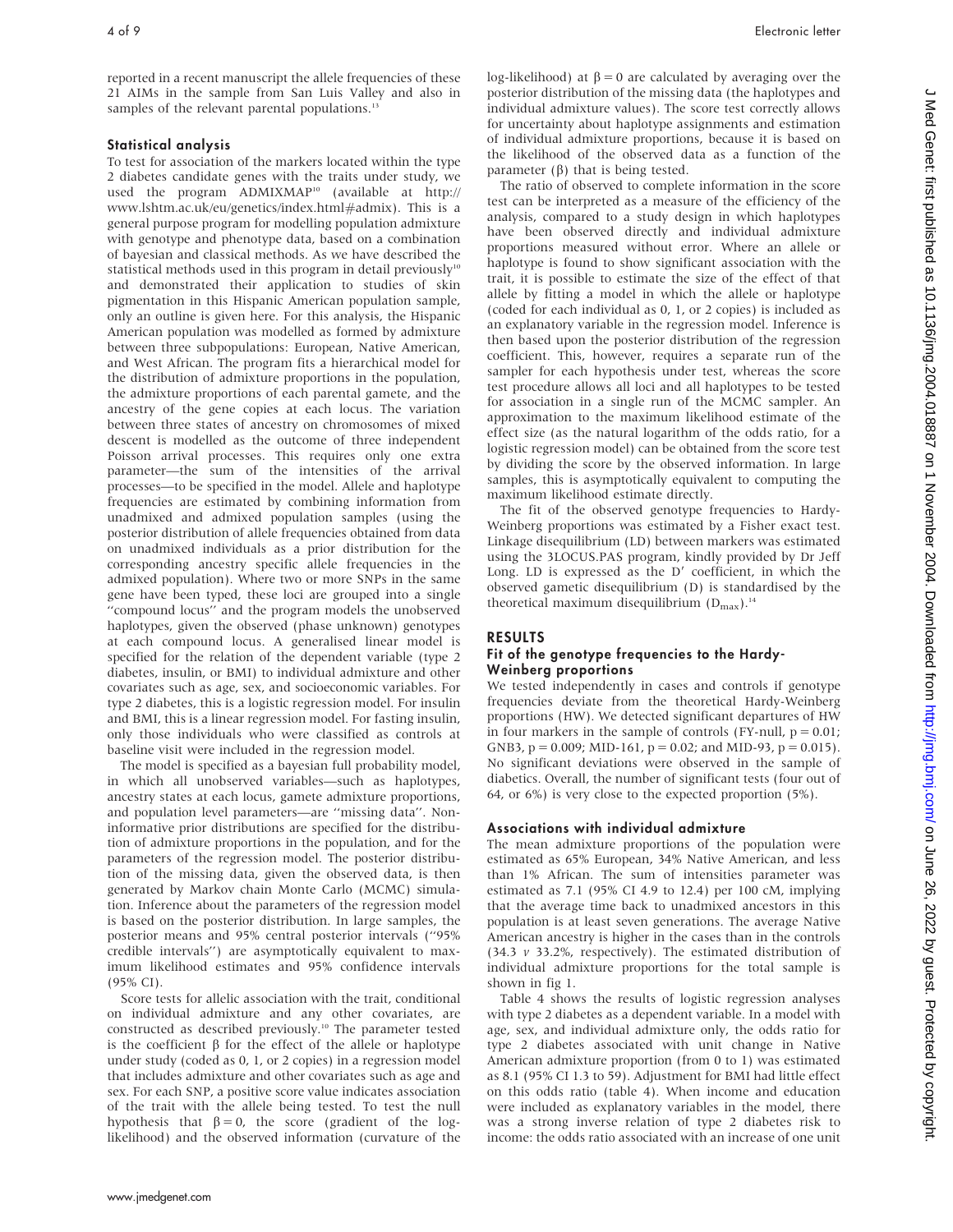

Figure 1 Distribution of individual admixture in the Hispanic American population of San Luis Valley. (A) European genetic contribution; (B) native American genetic contribution; (C) West African genetic contribution. Individual ancestry was estimated using the program ADMIXMAP, as described in the Statistical analysis section. Eur, European; Nam, North American; Wafr, West African.

in income category was 0.88 (95% CI 0.83 to 0.94). With income and education in the model, the odds ratio associated with Native American admixture was 5.5 (95% CI 0.8 to 41). With fasting insulin or BMI as dependent variable in the regression model, there was no evidence of a relationship of these variables to individual admixture (data not shown).

#### Linkage disequilibrium between markers within compound loci

We estimated the extent of linkage disequilibrium (LD) between markers within each compound locus. LD was very high between the four markers located in the CAP10 locus (D' between 85 and 100%) and also between the two markers located within the PPARG locus ( $D' = 88\%$ ). LD was also close to the maximum possible value between three of the four markers located within the ABCC8/KCNJ11 genes (ABCC8 exon 31 G $\rightarrow$ A, ABCC8 exon 33 G $\rightarrow$ T, and KCNJ11-E32K; D' between 94 and  $100\%$ ). However, in spite of being located only some kilobases apart on chromosome 11 (approximately 30 kb), LD was very low between the ABCC8 exon 16 splice acceptor site and the other three markers within the ABCC8/KCNJ11 genes (D' between 9 and 19%). For this reason, in this genomic region we constructed haplotypes on the basis of the three markers showing tight linkage disequilibrium, and the exon 6 polymorphism was analysed independently.

Table 4 Estimated odds ratios (posterior means, with 95% CI) in logistic regression models with diabetes as outcome variable

|                  | <b>Posterior mean</b> | 95% CI | 97.5% Quantile |
|------------------|-----------------------|--------|----------------|
| Model 1          |                       |        |                |
| Age              | 1.033                 | 1.024  | 1.044          |
| $Sex^*$          | 1.42                  | 1.10   | 1.77           |
| NAM <sub>t</sub> | 8.1                   | 1.3    | 58.6           |
| Model 2          |                       |        |                |
| Age              | 1.022                 | 1.011  | 1.033          |
| $Sex^*$          | 1.31                  | 1.04   | 1.65           |
| Income           | 0.88                  | 0.83   | 0.93           |
| Education        | 0.96                  | 0.92   | 1.00           |
| NAM <sub>t</sub> | 5.47                  | 0.81   | 40.9           |
| Model 3          |                       |        |                |
| Age              | 1.040                 | 1.029  | 1.051          |
| $Sex*$           | 1.19                  | 0.93   | 1.55           |
| <b>BMI</b>       | 1.17                  | 1.13   | 1.20           |
| NAM <sub>t</sub> | 7.85                  | 1.19   | 58.0           |

## Associations with candidate gene polymorphisms

Table 5 shows the allele frequencies of the candidate gene polymorphisms analysed in the sample of cases and controls and table 6 depicts the results of tests for associations of type 2 diabetes with the SNPs in each compound locus, tested one at a time. Table 7 shows the results of score tests for associations of type 2 diabetes with the haplotypes estimated at each of the four compound loci. At each compound locus,

| Table 5 Allele frequency data for candidate gene       |
|--------------------------------------------------------|
| polymorphisms in the sample of cases and controls from |
| the San Luis Valley Hispanic sample                    |

|                   | <b>SLVDS</b> cases |       | <b>SLVDS</b> controls |       |  |
|-------------------|--------------------|-------|-----------------------|-------|--|
| Locus             | n                  | p     | $\mathbf n$           | p     |  |
| CAPN10            |                    |       |                       |       |  |
| CAPN10-43         |                    |       |                       |       |  |
| Allele G          | 175                | 0.766 | 255                   | 0.733 |  |
| Allele A          |                    | 0.234 |                       | 0.267 |  |
| CAPN10-19         |                    |       |                       |       |  |
| 3 Repeats         | 176                | 0.540 | 253                   | 0.573 |  |
| 2 Repeats         |                    | 0.460 |                       | 0.427 |  |
| CAPN10-63         |                    |       |                       |       |  |
| Allele T          | 177                | 0.175 | 250                   | 0.156 |  |
| Allele C          |                    | 0.825 |                       | 0.844 |  |
| CAPN10-44         |                    |       |                       |       |  |
| Allele T          | 180                | 0.892 | 260                   | 0.862 |  |
| Allele C          |                    | 0.108 |                       | 0.138 |  |
| <b>PPARG</b>      |                    |       |                       |       |  |
| PPARG-E6          |                    |       |                       |       |  |
| Allele C          | 181                | 0.870 | 247                   | 0.913 |  |
| Allele T          |                    | 0.130 |                       | 0.087 |  |
| PPARG-Pro12Ala    |                    |       |                       |       |  |
| Allele Ala12      | 176                | 0.134 | 261                   | 0.115 |  |
| Allele Pro12      |                    | 0.866 |                       | 0.885 |  |
| ABCC8/KCNJ11      |                    |       |                       |       |  |
| ABCC8-E16         |                    |       |                       |       |  |
| Allele T          | 182                | 0.533 | 261                   | 0.492 |  |
| Allele C          |                    | 0.467 |                       | 0.508 |  |
| ABCC8-E31         |                    |       |                       |       |  |
| Allele A          | 176                | 0.392 | 242                   | 0.314 |  |
| Allele G          |                    | 0.608 |                       | 0.686 |  |
| ABCC8-E33         |                    |       |                       |       |  |
| Allele T          | 182                | 0.690 | 261                   | 0.617 |  |
| Allele G          |                    | 0.310 |                       | 0.383 |  |
| KCNJ11-E23K       |                    |       |                       |       |  |
| Allele A          | 177                | 0.302 | 250                   | 0.382 |  |
| Allele G          |                    | 0.698 |                       | 0.618 |  |
| GNB <sub>3</sub>  |                    |       |                       |       |  |
| <b>GNB3 C825T</b> |                    |       |                       |       |  |
| Allele T          | 179                | 0.385 | 250                   | 0.361 |  |
| Allele C          |                    | 0.615 |                       | 0.639 |  |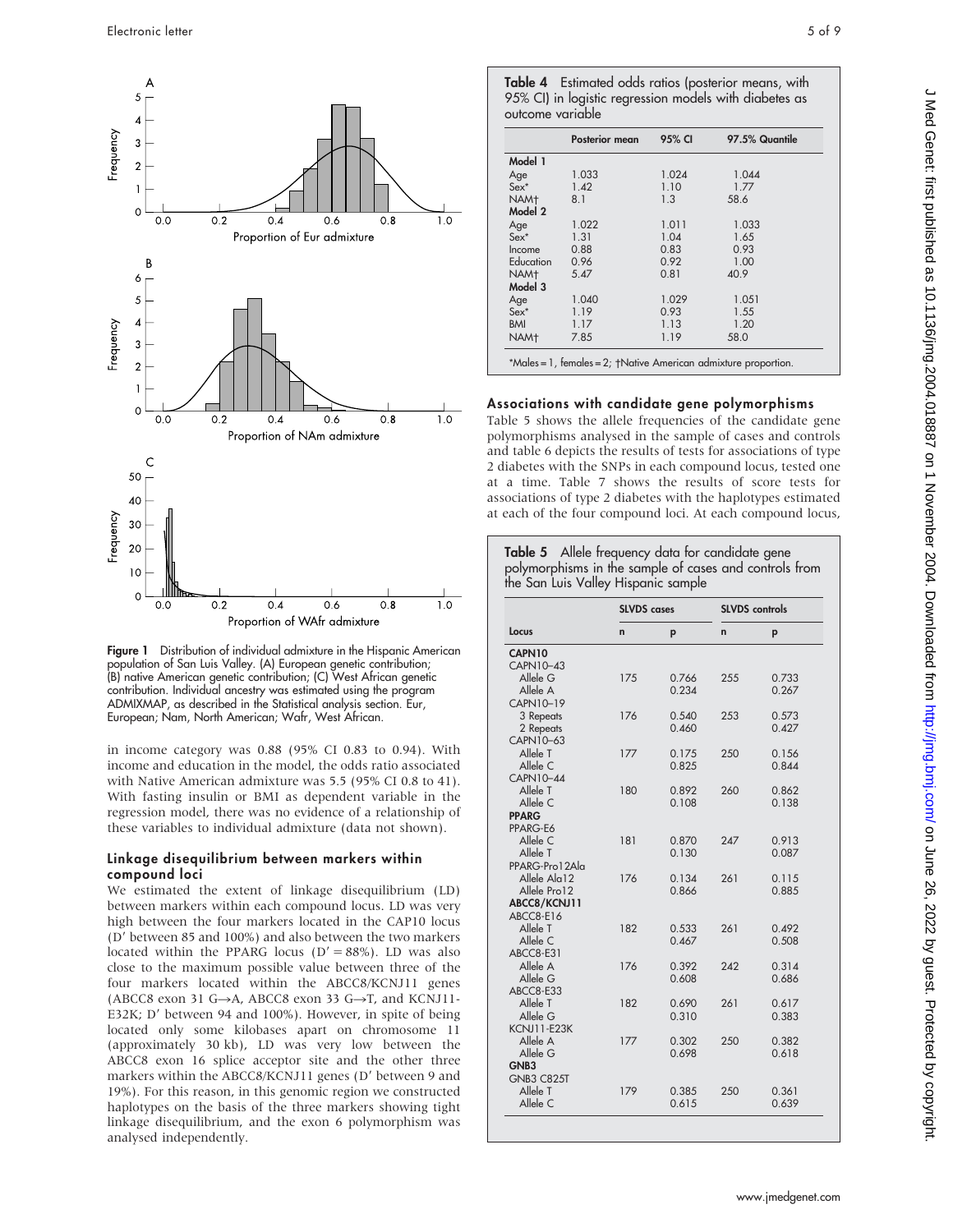|                         | Adjusted for age, sex only |          |          |           | Adjusted for age, sex, admixture |          |          |          |           |      |
|-------------------------|----------------------------|----------|----------|-----------|----------------------------------|----------|----------|----------|-----------|------|
| Locus                   | <b>Score</b>               | Obs Info | $%$ Info | <b>OR</b> | p                                | Score    | Obs Info | $%$ Info | <b>OR</b> | p    |
| CAPN10-43 (A)           | $-5.19$                    | 37.43    | 99.9     | 0.87      | 0.40                             | $-4.28$  | 35.20    | 96.7     | 0.89      | 0.47 |
| CAPN10-19 (2 repeats)   | 4.95                       | 47.09    | 99.9     | 1.11      | 0.47                             | 4.09     | 44.42    | 96.9     | 1.10      | 0.54 |
| CAPN10-63 (C)           | $-5.33$                    | 26.34    | 99.8     | 0.82      | 0.30                             | $-3.36$  | 23.81    | 94.6     | 0.87      | 0.49 |
| CAPN10-44 (C)           | $-7.90$                    | 22.43    | 99.5     | 0.70      | 0.09                             | $-7.59$  | 20.88    | 96.1     | 0.70      | 0.10 |
| PPARG-E6 (T)            | 9.16                       | 18.31    | 100      | 1.65      | 0.03                             | 7.26     | 15.69    | 90.3     | 1.59      | 0.07 |
| PPARG-Pro12Ala (Pro12)  | $-4.94$                    | 22.08    | 99.9     | 0.80      | 0.29                             | $-3.05$  | 18.85    | 90.1     | 0.85      | 0.48 |
| ABCC8-E16 (C)           | $-7.60$                    | 52.10    | 99.8     | 0.86      | 0.29                             | $-4.95$  | 47.66    | 95.4     | 0.90      | 0.47 |
| ABCC8-E31 (G)           | $-14.35$                   | 42.98    | 99.9     | 0.72      | 0.03                             | $-11.75$ | 38.76    | 94.5     | 0.74      | 0.06 |
| ABCC8-E33 (G)           | $-15.40$                   | 50.18    | 100      | 0.74      | 0.03                             | $-13.97$ | 46.85    | 96.7     | 0.74      | 0.04 |
| <b>KCN1J11-E23K (G)</b> | 16.12                      | 48.37    | 100      | 1.40      | 0.02                             | 14.50    | 44.94    | 96.4     | 1.38      | 0.03 |
| <b>GNB3 C825T (C)</b>   | $-6.60$                    | 41.46    | 100      | 0.85      | 0.31                             | $-6.31$  | 39.69    | 98.0     | 0.85      | 0.32 |

rare haplotypes have been grouped into a single category to construct the test for association, although the statistical model evaluates all possible haplotypes. At each locus the haplotypes are tested for association one a time, and in addition a chi-squared test statistic was calculated to test the null hypothesis that all haplotypes have no effect. Test statistics are not calculated for haplotypes where the observed information is less than 1 because for these rare haplotypes the asymptotic properties of the score test do not hold.

In a model adjusting for age and sex only, associations were significant at the 5% level for one of the two SNPs in the PPARG gene (PPARG-E6), and for three of the four SNPs in the ABCC8/KCNJ11 gene (ABCC8-E31, ABCC8-E33, and KCNJ11-E23K) (table 6). When each haplotype was tested successively, there were no significant associations with any of the four PPARG haplotypes. In the ABCC8/KCNJ11 gene, the A-T-G haplotype was positively associated with type 2 diabetes, and the G-G-A haplotype was negatively associated with type 2 diabetes. The summary test for association with all haplotypes at ABCC8/KCNJ11 was also significant  $(p = 0.027)$  (data not shown). None of the SNPs or haplotypes in CAPN10 showed any evidence of association with type 2 diabetes. In a model adjusting for individual admixture proportions in addition to age and sex, the associations with SNPs in PPARG and ABCC8/KCNJ11 were changed only slightly (tables 6 and 7). Additional adjustment for BMI had little effect on these associations (data not shown). For two of the ancestry informative markers— MID52 and D11S429—associations with type 2 diabetes were significant at the 5% level without adjustment for admixture, but not after adjustment for individual admixture.

There were no significant associations of fasting insulin levels with SNPs or haplotypes in CAPN10, PPARG, or ABCC8/KCNJ11 (data not shown). The T allele at locus GNB3 was associated with higher insulin levels in an analysis adjusting for age and sex only  $(p = 0.02)$ . This association persisted after adjustment for admixture ( $p = 0.02$ ), but was weakened by adjustment for BMI (score  $-2.44$ , observed information 2.78,  $p = 0.09$ ). None of the candidate gene polymorphisms showed any evidence of association with BMI.

#### **DISCUSSION**

The prevalence of type 2 diabetes is higher in many populations of Native American ancestry than in people of European ancestry living in similar environments. In San Luis Valley, prevalence of type 2 diabetes in the admixed

|                           |                          |              | Adjusted for age, sex only |          |           |      |          | Adjusted for age, sex, admixture |          |           |      |
|---------------------------|--------------------------|--------------|----------------------------|----------|-----------|------|----------|----------------------------------|----------|-----------|------|
| Locus                     | Haplotype                | <b>Score</b> | Obs Info                   | $%$ Info | <b>OR</b> | p    | Score    | Obs Info                         | $%$ Info | <b>OR</b> | p    |
| Candidate genes<br>CAPN10 | <b>UCSNP 43-19-63-44</b> |              |                            |          |           |      |          |                                  |          |           |      |
| CAPN10                    | $G-3-C-T$                | 0.42         | 39.87                      | 94       | 1.01      | 0.95 | 0.52     | 38.13                            | 92       | 1.01      | 0.93 |
| CAPN10                    | $G-2-T-T$                | 6.14         | 26.56                      | 96       | 1.26      | 0.23 | 4.23     | 24.45                            | 92       | 1.19      | 0.39 |
| CAPN10                    | $G-2-C-T$                | 6.04         | 25.5                       | 92       | 1.27      | 0.23 | 6.84     | 24.05                            | 90       | 1.33      | 0.16 |
| CAPN10                    | $G-2-C-C$                | $-6.80$      | 21.26                      | 97       | 0.73      | 0.14 | $-6.32$  | 20.05                            | 94       | 0.73      | 0.16 |
| CAPN10                    | $A-3-C-T$                | $-5.03$      | 36.9                       | 96       | 0.87      | 0.41 | $-4.55$  | 35.20                            | 93       | 0.88      | 0.44 |
| CAPN10                    | Others                   | $-0.78$      | 0.48                       |          |           |      | $-0.71$  | 0.46                             |          |           |      |
| <b>PPARG</b>              | E6-Pro12Ala              |              |                            |          |           |      |          |                                  |          |           |      |
| <b>PPARG</b>              | $C$ -Ala                 | 1.25         | 5.493                      | 93       | 1.26      | 0.59 | 0.73     | 5.57                             | 85       | 1.14      | 0.76 |
| <b>PPARG</b>              | C-Pro                    | $-8.78$      | 24.44                      | 99       | 0.70      | 0.08 | $-7.74$  | 23.26                            | 93       | 0.72      | 0.11 |
| <b>PPARG</b>              | $T - Ala$                | 5.20         | 17.38                      | 97       | 1.35      | 0.21 | 4.34     | 14.90                            | 90       | 1.34      | 0.26 |
| <b>PPARG</b>              | T-Pro                    | 2.32         | 2.576                      | 90       | 2.46      | 0.15 | 2.67     | 2.50                             | 73       | 2.91      | 0.09 |
| ABCC8/KCNJ11              | E31-E33-E23K             |              |                            |          |           |      |          |                                  |          |           |      |
| ABCC8/KCNJ11              | $A-T-G$                  | 13.96        | 44.06                      | 96       | 1.37      | 0.03 | 11.28    | 39.25                            | 90       | 1.33      | 0.07 |
| ABCC8/KCNJ11              | $G-T-G$                  | 1.525        | 46.18                      | 96       | 1.03      | 0.82 | 2.549    | 41.77                            | 92       | 1.06      | 0.69 |
| ABCC8/KCNJ11              | $G-G-A$                  | $-16.6$      | 49.82                      | 100      | 0.72      | 0.02 | $-14.87$ | 45.83                            | 95       | 0.72      | 0.02 |
| ABCC8/KCNJ11              | Others                   | 1.116        | 0.4966                     |          |           |      | 1.04     | 0.5004                           |          |           |      |
| ABCC8-ex16                |                          | $-7.60$      | 52.10                      | 99.8     | 0.86      | 0.29 | $-4.95$  | 47.66                            | 95.4     | 0.90      | 0.47 |
| GNB <sub>3</sub>          |                          | $-6.60$      | 41.46                      | 100      | 0.85      | 0.31 | $-6.31$  | 39.69                            | 98       | 0.85      | 0.32 |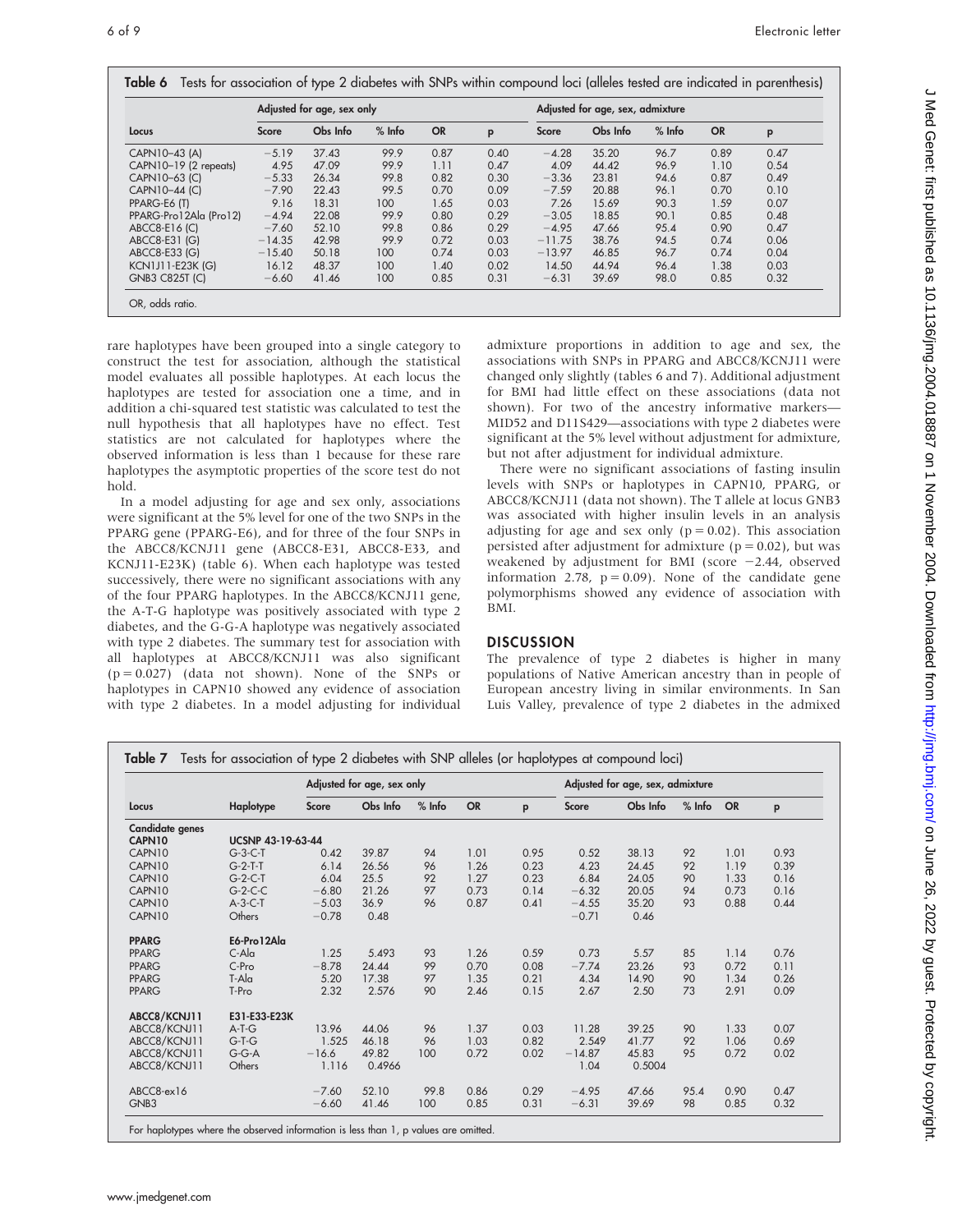Hispanic American population compared with non-Hispanic American whites has been estimated to be 2.1-fold higher in men and 4.8-fold higher in women.<sup>11</sup> If the excess risk of type 2 diabetes in Hispanic Americans compared with Europeans has a genetic basis, we would expect to observe within Hispanic American populations an association of type 2 diabetes with the proportion of the genome that is of Native American ancestry. The estimated size of effect in this study (OR = 8.1 without adjustment for socioeconomic status,  $OR = 5.1$  after adjustment for socioeconomic status) is compatible with a genetic explanation for this ethnic difference, but as the interval estimate for the adjusted odds ratio overlaps 1, we cannot exclude an environmental explanation based on factors associated with low socioeconomic status that confound the association with individual admixture. The 95% CIs for the effect of European/ Native American admixture proportions on risk of type 2 diabetes are wide in this dataset: first, because individual admixture proportions vary only over a modest range in this population; and second, because with only 21 markers informative for ancestry we cannot accurately estimate the proportion of the genome that is of Native American ancestry.

Even though we cannot measure individual admixture accurately, we can still control for confounding by individual admixture when testing for associations with alleles or haplotypes after adjusting for individual admixture proportions, because the score test (by integrating over the posterior distribution of all missing data, including individual admixture) allows for uncertainty in estimates of individual admixture.10 For most of the candidate gene polymorphisms that were included in this study, the confounding effect of individual admixture is weak, and thus the effect of the candidate gene polymorphism, adjusted for confounding, can be estimated accurately even though the confounder has not been measured accurately. The proportion of information extracted (ratio of observed to complete information) in the score test can be interpreted as a measure of the efficiency of the analysis, compared with the analysis of a dataset in which individual admixture is estimated accurately (with a large panel of ancestry informative markers) and individual haplotypes are assigned without error. Even though haplotypes are not observed directly in this analysis but inferred from unphased genotype data, the proportion of information extracted in score tests for association with each haplotype is greater than 70% except where the haplotype is rare. As theory shows, when studying haplotype effects on disease risk it is generally more efficient to study a large sample of unrelated individuals and to model the effects of the unobserved haplotypes than to type other family members in order to infer phase.<sup>15</sup>

In this study we typed polymorphisms in five candidate genes (CAPN10, GNB3, PPARG, ABCC8/KCNJ11) and evaluated their association with type 2 diabetes and fasting insulin. Because we have strong prior evidence of associations with these candidate gene polymorphisms, it is reasonable to interpret even modest significance levels  $(p<0.05)$  as evidence of association. The calpain-10 gene is of particular interest, because the association of this gene with type 2 diabetes was first detected in a Hispanic American population.<sup>16</sup> Horikawa et al reported that the highest diabetes risk in this population was associated with the haplotype pair 112/121 (here referred to as G2T/G3C) at the three polymorphic sites CAPN10-43, CAPN10-19, and CAPN10-63. Subsequent studies of these SNPs and others in the CAPN10 gene (for example, CAPN10-44) have not consistently replicated this result. While some studies found a modest effect on type 2 diabetes or associated phenotypes,<sup>17-20</sup> other reports indicated no association.<sup>21-24</sup> Several factors can explain the heterogeneous findings observed in studies involving CAPN10 and type 2 diabetes: variation in statistical power between studies, ethnic differences in allele or haplotype frequencies, and the presence of gene–gene and gene–environment interactions, among others. Two recent meta-analyses of CAPN10 family based and population based studies have reported modest pooled odds ratios for the allele UCSNP-44 C (OR $\sim$ 1.2<sup>25</sup>) and the UCSNP-43 G/G homozygote  $(OR~1.2<sup>26</sup>)$ . This means that very large sample sizes are required to detect the effect of these variants on type 2 diabetes risk. In the present study, we have not observed any significant association of CAPN10 alleles or haplotypes with type 2 diabetes, fasting insulin, or BMI (table 6). Additionally, no significant effect was detected when testing the G2T/G3C haplotype pair (data not shown). Although in our sample of Hispanic Americans the relative frequency of one of the haplotypes hypothesised to increase type 2 diabetes risk (112 or G2T) is higher than in populations of European ancestry (approximately  $17$   $\nu$  3–8%, respectively), we have not observed a significant effect of CAPN10 polymorphisms on type 2 diabetes or fasting insulin levels.

PPARG is a member of the nuclear hormone receptor subfamily of transcription factors, and has an important role in insulin action and fat metabolism.<sup>27</sup> A recent metaanalysis<sup>28</sup> including more than 3000 individuals of European ancestry indicated that the common Pro12 allele slightly increases type 2 diabetes risk. However, in a Native American population, the Oji-Cree from Western Ontario,<sup>29</sup> the Ala12 allele was associated with type 2 diabetes in women. In the San Luis Valley sample association was detected with C161T, a common silent polymorphism,<sup>30 31</sup> but not with the Pro12Ala locus. The analysis at the haplotype level did not show any significant effect.

The ABCC8 (SUR1) and KCNJ11 genes encode the two subunits that constitute the ATP sensitive potassium channel of the pancreatic beta cells. This channel is the target of the sulfonylurea class of drugs. Both genes are located 4.5 kb apart on chromosome 11, and have been widely studied in relation to risk of type 2 diabetes. We analysed three common polymorphisms in the ABCC8 gene and one site in the KCNJ11 gene in the San Luis Valley sample. The variants in the ABCC8 gene are a C/T mutation in the splice acceptor site of exon 16, which has been associated with effects on insulin secretion and type 2 diabetes, $32-35$  a silent G/A mutation in exon 31 that has been associated with hyperinsulinaemia and type 2 diabetes, $36 \frac{37}{7}$  and a non-synonymous G/T substitution in exon 33.38 The G/A mutation in codon 23 (E23K) of the KCNJ11 gene has also been associated with type 2 diabetes in numerous studies, including two recent meta-analysis in European populations. $39-42$  Three of these SNPs were associated with type 2 diabetes in the San Luis Valley sample (ABCC8 exon 31 allele A, ABCC8 exon 33 allele T, and KCNJ11 E23K allele G; see table 6). In fact, these three markers are in strong linkage disequilibrium (LD), with D' values between 94 and 100%, while the LD between these sites and the marker located upstream in exon 16 is very low (D' between 9 and 19%). Interestingly, the ABCC8 exon 31-A allele has been previously reported to be associated with hyperinsulinaemia in non-diabetic Mexican Americans.<sup>36</sup> Ancestry specific haplotype frequencies were estimated using ADMIXMAP, which combines the information from unadmixed ''parental'' samples and the SLV sample (table 8). The three common haplotypes in the compound ABCC8/ KCNJ11 locus accounted for an estimated 98% of haplotypes in the San Luis Valley population. Haplotypes bearing A-T-G at the three loci listed above (Ex31-Ex33-E23K) were positively associated with type 2 diabetes, and haplotypes bearing G-G-A at the three loci listed above were inversely associated with type 2 diabetes. The haplotype increasing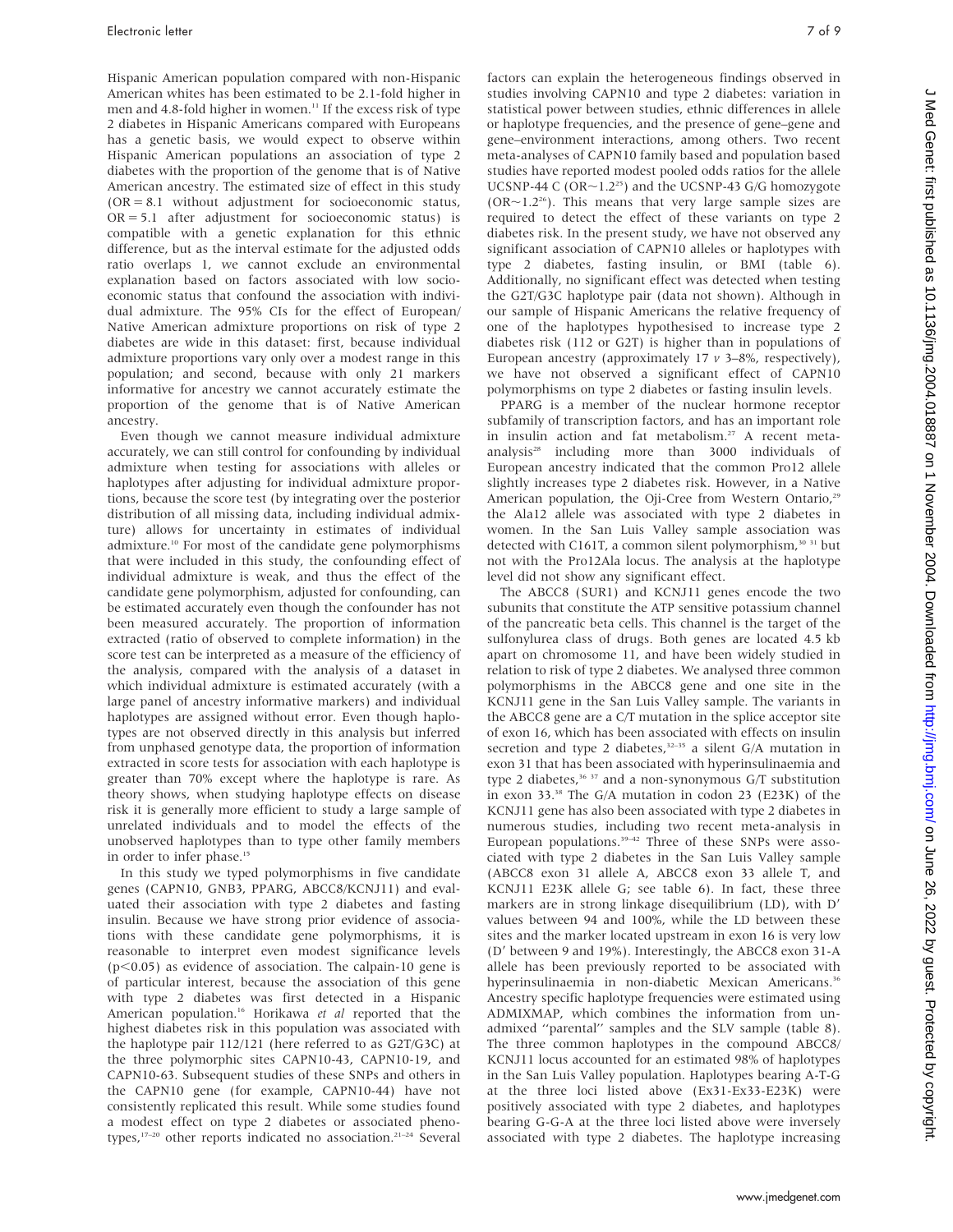Table 8 ABCC8/KCNJ11 E31-E33-E23K ancestry specific haplotype frequencies estimated using ADMIXMAP

| Haplotype | <b>Native Americans</b> | <b>Europeans</b> |
|-----------|-------------------------|------------------|
| $A-T-A$   | 0.0075                  | 0.0002           |
| $A-T-G$   | 0.4951                  | 0.2785           |
| $A-G-A$   | 0.0043                  | 0.0050           |
| $A-G-G$   | 0.0018                  | 0.0002           |
| $G-T-A$   | 0.0029                  | 0.0002           |
| $G-T-G$   | 0.1536                  | 0.3549           |
| $G-G-A$   | 0.3202                  | 0.3606           |
| $G-G-G$   | 0.0146                  | 0.0004           |

type 2 diabetes risk (A-T-G) is more frequent in Native American populations than in European populations (50  $\nu$ ) 28%). One problem with testing for haplotype effects is that without a strong prior hypothesis about which haplotypes are associated with disease risk, detection of effects relies on summary tests over all haplotypes, which have multiple degrees of freedom and thus low statistical power. It is important to note that the KCNJ11 E23K allele associated with type 2 diabetes in the San Luis Valley population (allele G) is not the same allele that has been reported to be associated with type 2 diabetes in populations of European ancestry (allele A).<sup>39-42</sup> In fact, the odds ratio associated with the presence of the E23K G allele in San Luis Valley  $(OR~1.40, CI: 1.05$  to 1.85), does not overlap with the values reported in Europeans, where a recent meta-analysis of case control data indicated a pooled odds ratio associated with the presence of the E23K A allele of 1.23 (CI: 1.12 to  $1.36^{40}$ ). Because the E23K A allele occurs predominantly on the same haplotype (G-G-A) in both Europeans and Native Americans, opposite directions of association with diabetes mellitus in these two populations cannot be explained by occurrence on different haplotypes. These contradictory results could be due in part to differences with respect to the ethnic background in the samples, but additional studies in Native American and Hispanic populations are needed to confirm this point.

The C825T polymorphism of the gene encoding the G protein beta-3 subunit (GNB3) has been repeatedly associated with obesity, hypertension, and type 2 diabetes.<sup>43-46</sup> This gene plays a key role in intracellular signalling and the 825T mutation creates a splice variant that is functional and is associated with enhanced G protein activation.<sup>46</sup> We observed no association with type 2 diabetes, but in nondiabetic individuals the T allele was associated with higher fasting insulin concentrations.

We have thus detected in this Hispanic American population an association of type 2 diabetes with markers located on the ABCC8 and KCNJ11 genes, closely linked on chromosome 11. We have also described evidence of association of the G825T polymorphism with fasting insulin in the non-diabetic sample. We did not observe an association of four CAPN10 markers with type 2 diabetes. In the score tests used in this study, the observed information for the log odds ratio associated with a common allele or haplotype is typically about 30, equivalent to a standard error of 0.18. We can thus estimate that our study had adequate (90%) statistical power to detect at 5% significance a log odds ratio for type 2 diabetes of about 0.6 (OR $\sim$ 1.8) associated with one extra copy of any common allele or haplotype. Therefore, our study would have detected effects of the magnitude described in the Mexican American sample in which the original association of CAPN10 and type 2 diabetes was reported  $(OR>2)$ . However, as pointed by Song et al,<sup>26</sup> neither this or, for that matter, most of the previous CAPN10 studies can individually achieve enough statistical power to detect the modest effects

that have been described in recent meta-analyses of markers such as the UCSNP-44 C allele (OR $\sim$ 1.19<sup>25</sup>), the UCSNP-43 G/G genotype  $(OR \sim 1.19^{26})$ , or the PPARG Pro12 allele  $(OR~1.25^{28})$ .

We have also demonstrated the ability to control for confounding by population stratification when studying genetic associations within a recently admixed population, using a panel of markers informative for ancestry and bayesian computationally intensive methods for statistical analysis. This makes it possible to study genetic associations in stratified populations using ordinary case control and cross sectional designs, rather than family based designs which require parents or sibs of affected individuals to be collected.10 We note also that the San Luis Valley population, with about 34% average Native American admixture, is an ideal setting in which to apply a novel approach that exploits admixture to localise genes underlying ethnic differences in risk of type 2 diabetes. However this will require a much larger panel of markers informative for Native American versus European ancestry.

#### ACKNOWLEDGEMENTS

We thank the San Luis Valley Study participants for their help.

#### ELECTRONIC-DATABASE INFORMATION



The URLs mentioned in this paper are as follows: dbSNP, see NCBI website at http://www.ncbi.nlm. nih.gov/SNP/index.html; ADMIXMAP, available at http://www.lshtm.ac.uk/eu/genetics/ index.html#admix.Is

#### Authors' affiliations

.....................

E J Parra, Department of Anthropology, University of Toronto at Mississauga, Mississauga, Canada ON L5L 1C6

C J Hoggart, P M McKeigue, Noncommunicable Disease Epidemiology Unit, London School of Hygiene and Tropical Medicine, London, WC1E 7HT, UK

C Bonilla, S Dios, M D Shriver, Department of Anthropology,

Pennsylvania State University, University Park, PA 16802, USA J M Norris, J A Marshall, R F Hamman, Department of Preventive Medicine and Biometrics, University of Colorado Health Sciences Center,

Denver, CO 80262, USA R E Ferrell, Department of Human Genetics, Graduate School of Public Health, University of Pittsburgh, Pittsburgh, PA, USA

This work was supported in part by grants from NIH/NIDDK (DK53958) and NIH/NHGRI (HG02154) to MDS. The development of the ADMIXMAP program was supported by NIH grant MH60343 to PMM. Conflict of interest: none declared.

Correspondence to: Esteban J Parra, Department of Anthropology, University of Toronto at Mississauga, 3359 Mississauga Road North, Room 2002 South Building, Mississauga, Canada ON L5L 1C6; eparra@utm.utoronto.ca

Revised version received 13 April 2004 Accepted for publication 25 May 2004

#### **REFERENCES**

- 1 **American Diabetes Association**, http://www.diabetes.org.<br>2 **Gardner Jr Ll**. Stern MP. Haffner SM. Gaskill SP. Hazuda Gardner Jr LI, Stern MP, Haffner SM, Gaskill SP, Hazuda HP, Relethford JH, Eifler CW. Prevalence of diabetes in Mexican Americans: relationship to percent of gene pool derived from Native American sources. Diabetes
- 1984;33:86–92. 3 Chakraborty R, Ferrell R-E, Stern M-P, Haffner S-M, Hazuda H-P, Rosenthal M. Relationship of prevalence of non-insulin-dependent diabetes mellitus to Amerindian admixture in the Mexican Americans of San Antonio, Texas. Genet Epidemiol 1986;3:435–54.
- 4 Weiss K-M. Genetic variation and human disease: principles and evolutionary
- approaches. Cambridge: Cambridge University Press, 1993.<br>5 Williams R-C, Long J-C, Hanson R, Sievers M-L, Knowler W-C. Individual estimates of European genetic admixture associated with lower risks of type 2